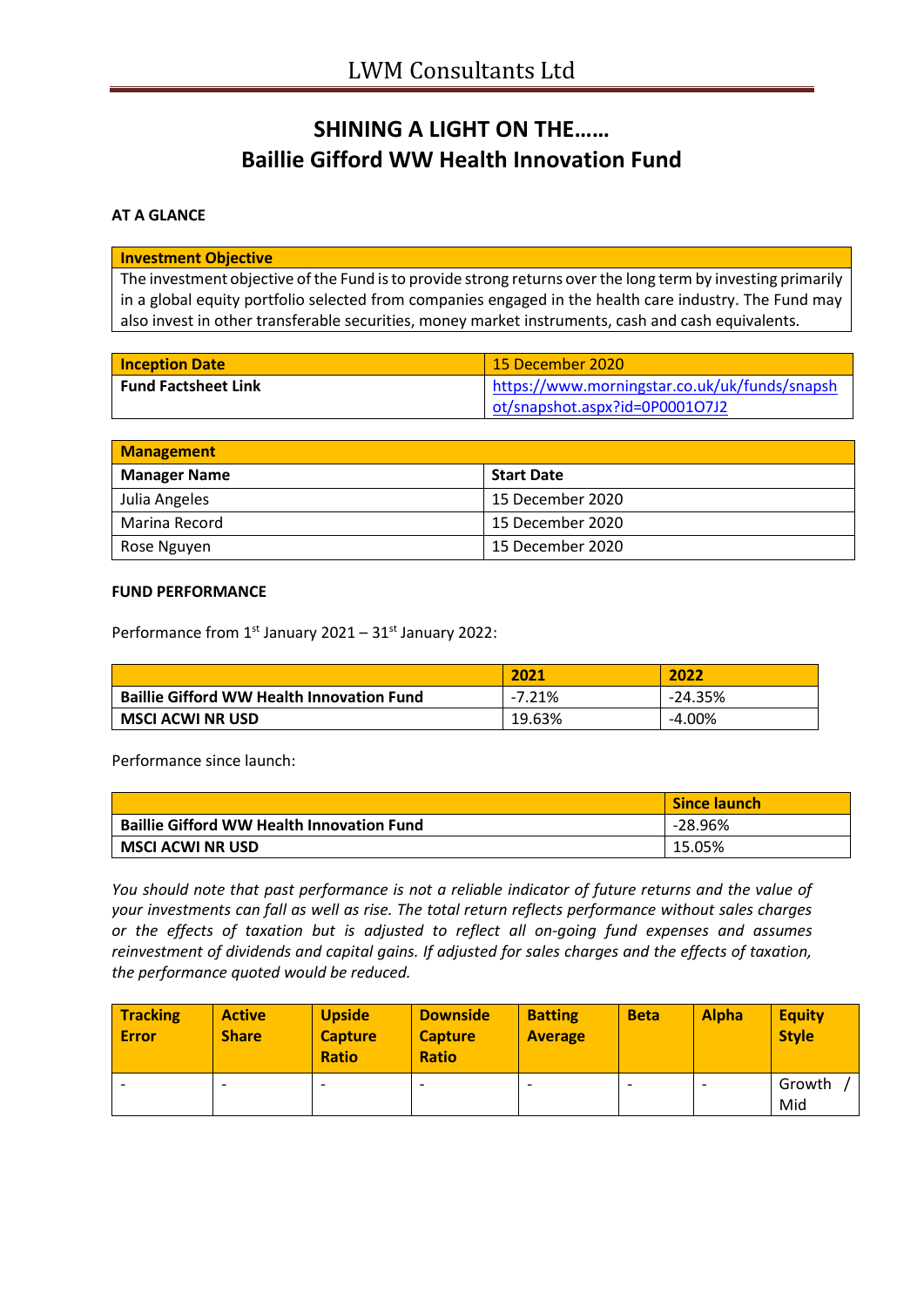## LWM Consultants Ltd

| <b>Volatility Measurements</b> |                          |  |
|--------------------------------|--------------------------|--|
| 3-Yr Std Dev (volatility)      | $\overline{\phantom{0}}$ |  |
| 3-Yr Mean Return (average)     |                          |  |

| <b>Investment Style Details</b> |        |  |
|---------------------------------|--------|--|
| Giant                           | 8.30%  |  |
| Large                           | 33.24% |  |
| Medium                          | 37.05% |  |
| Small                           | 15.92% |  |
| Micro                           | 4.29%  |  |

| Top 5 Holdings - 40 Equity Holdings |            |       |
|-------------------------------------|------------|-------|
| Moderna Inc                         | Healthcare | 8.79% |
| Sartorius AG Participating Prefe    | Healthcare | 5.67% |
| 10x Genomics Inc Ordinary Shares    | Healthcare | 5.53% |
| M3 inc                              | Healthcare | 5.32% |
| Illumina Inc                        | Healthcare | 4.60% |

| <b>Top 5 Regions</b> |        |  |
|----------------------|--------|--|
| <b>United States</b> | 70.07% |  |
| Europe ex Euro       | 12.06% |  |
| Eurozone             | 5.74%  |  |
| Asia – Emerging      | 5.72%  |  |
| Japan                | 5.38%  |  |

## **UPDATE….**

This is a new strategy but leans into the wider Baillie Gifford Group and aims to take advantage of the positive impact of biology to health and the health care industry. They see that the changes happening are a biological revolution that push our understanding of biology, with sequencing the genome being the principal driver behind this.

The pace of change is getting faster every day and they want to invest in companies that are transforming the healthcare industry. They invest across five buckets: understanding of diseases, diagnostics, treatment, prevention, and operational efficiency.

They are looking at a 5-year holding period and allowing winners to run. The team is eight strong with three lead managers. In turn the team have access to leading scientists through leaders and writers, entrepreneurs, and public and private companies, as well as capital funds.

Some examples of stocks include 10x Genomics, which is increasing the resolution of sequencing with the ability to compare the genome of a healthy cell vs a diseased cell. This is crucial to the next phase of the biological revolution.

Looking long term means that short term volatility opens opportunities. Teledoc has returned to prepandemic price levels which has enabled them to add to the position.